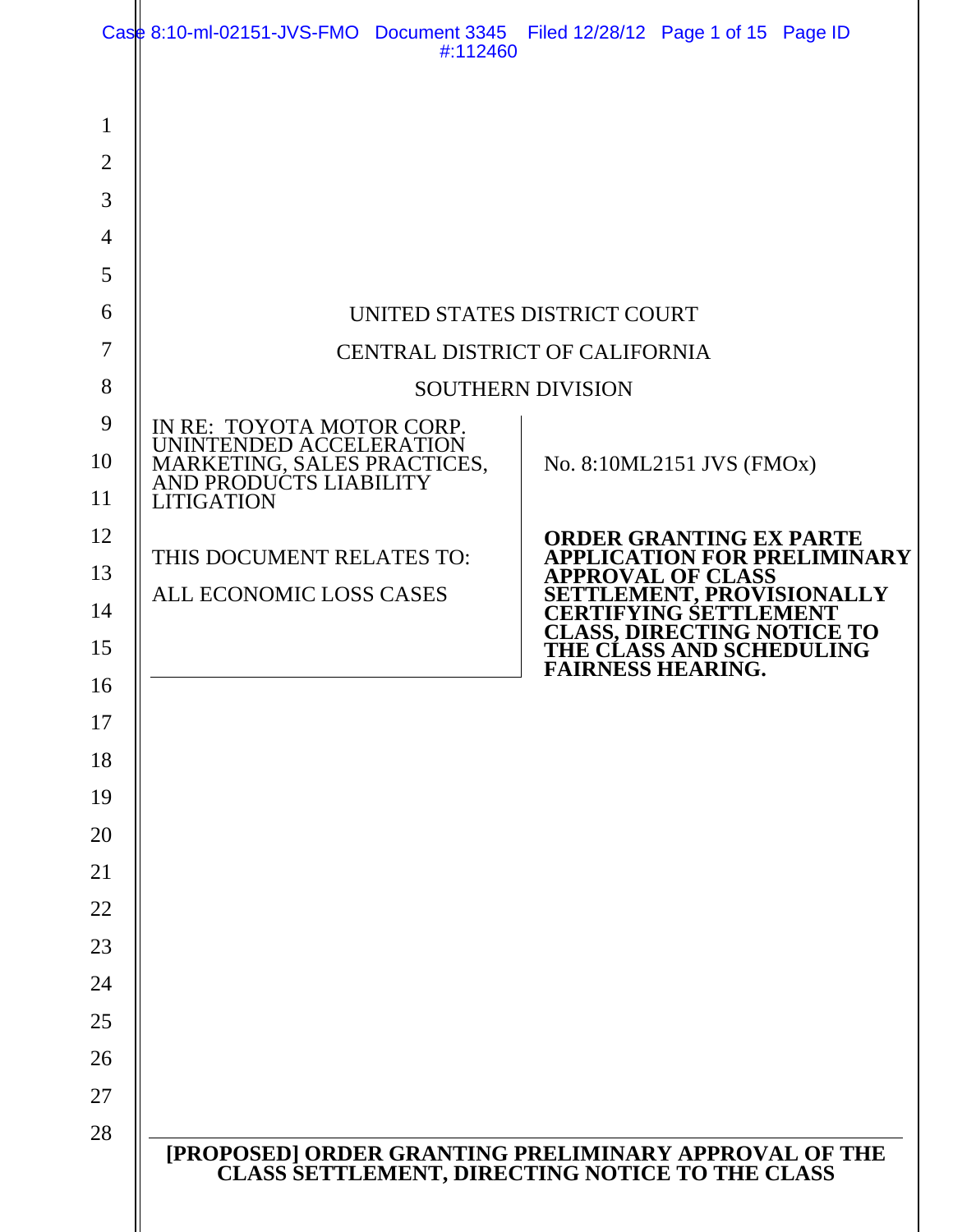#### Case 8:10-ml-02151-JVS-FMO Document 3345 Filed 12/28/12 Page 2 of 15 Page ID #:112461

WHEREAS, this matter has come before the Court pursuant to *Plaintiffs' Ex Parte Application for Entry of an Order Granting Preliminary Approval of the Class Settlement and Approving the Form and Method of Notice to the Class* (the "Application");

WHEREAS, the Court finds that it has jurisdiction over the Actions and each of the parties for purposes of settlement and asserts jurisdiction over the Class Members for purposes of effectuating this settlement and releasing their claims (all capitalized terms as defined in the Settlement Agreement attached hereto as Exhibit 1); and

WHEREAS, this Court has considered all of the submissions related to the Application and is otherwise fully advised in the premises;

IT IS HEREBY ORDERED AS FOLLOWS:

# **I. PRELIMINARY APPROVAL OF SETTLEMENT AGREEMENT**

1. The terms of the Settlement Agreement dated December 26, 2012, including all exhibits thereto (the "Agreement"), which is attached to the Application as Exhibit 1, are preliminarily approved as fair, reasonable and adequate, are sufficient to warrant sending notice to the Class, and are subject to further consideration thereof at the Fairness Hearing referenced below. This Order incorporates herein the Agreement, and all of its exhibits and related documents. Unless otherwise provided herein, the terms defined in the Agreement shall have the same meanings in this Order. The Agreement was entered into only after extensive arm's length negotiations by experienced counsel and with the assistance and oversight of Settlement Special Master Patrick A. Juneau. The Court finds that the settlement embodied in the Agreement ("the Settlement") is sufficiently within the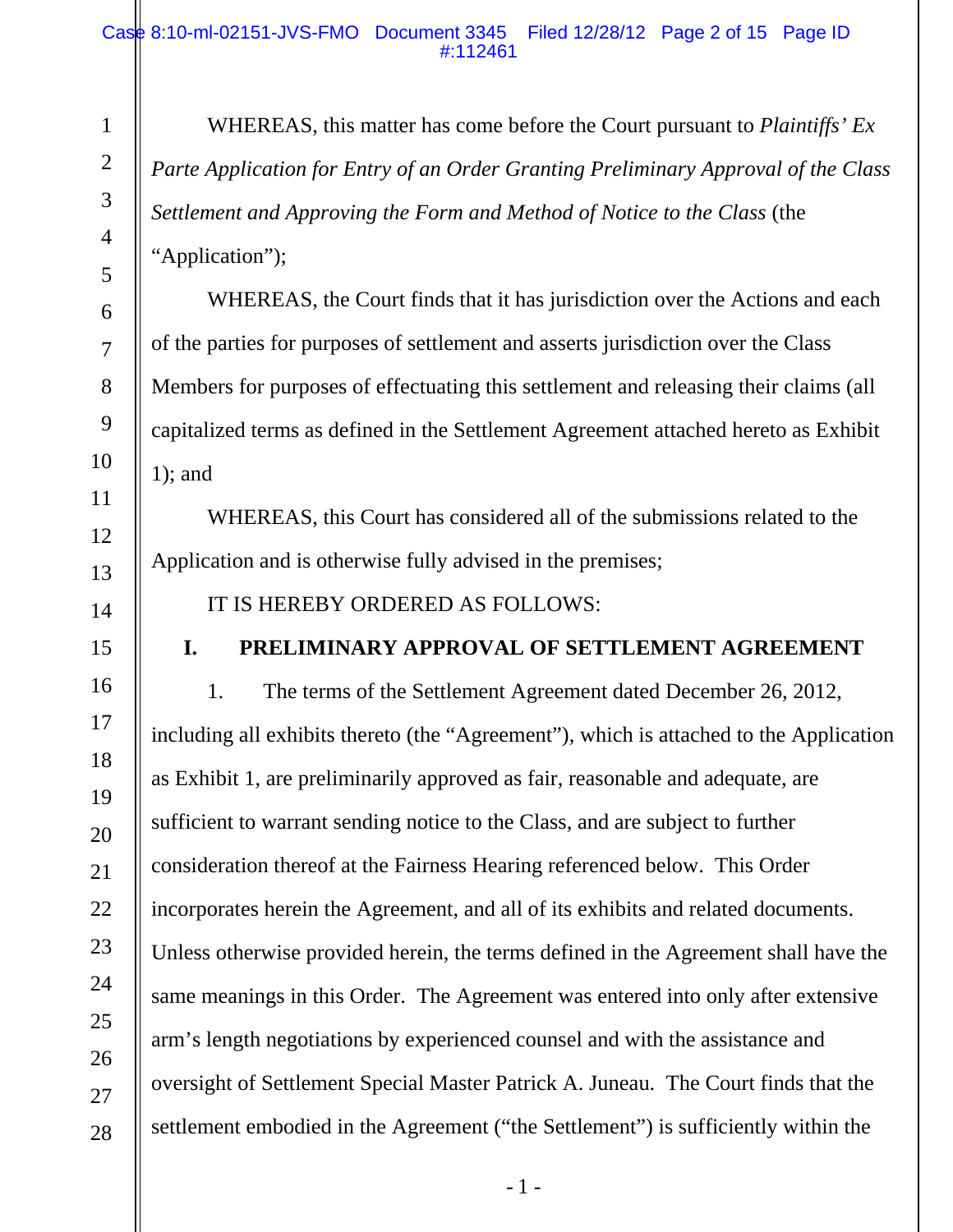#### Case 8:10-ml-02151-JVS-FMO Document 3345 Filed 12/28/12 Page 3 of 15 Page ID #:112462

range of reasonableness so that notice of the Settlement should be given as provided in the Agreement and this Order. In making this determination, the Court has considered the current posture of this litigation and the risks and benefits to the Parties involved in both settlement of these claims and continuation of the litigation.

1

2

3

4

5

7

6

8

9

10

11

12

13

14

15

16

17

18

19

20

21

22

23

24

25

26

27

28

## **II. THE CLASS, CLASS REPRESENTATIVES AND CLASS COUNSEL**

2. The Court provisionally certifies the following Class for settlement purposes only (the "Class"): all persons, entities or organizations who, at any time as of or before the entry of this Order, own or owned, purchase(d), lease(d) and/or insure(d) the residual value, as a Residual Value Insurer, of all Toyota, Lexus and Scion Subject Vehicles equipped or installed with an Electronic Throttle Control System ("ETCS") distributed for sale or lease in any of the fifty States, the District of Columbia, Puerto Rico and all other United States territories and/or possessions. Excluded from the Class are: (a) Toyota, their officers, directors and employees; their affiliates and affiliates' officers, directors and employees; their distributors and distributors' officers, directors and employees; and Toyota Dealers and Toyota Dealers' officers and directors; (b) Plaintiffs' Class Counsel, Allocation Counsel and their employees; (c) judicial officers and their immediate family members and associated court staff assigned to this case, and all persons within the third degree of relationship to any such persons; and (d) persons or entities who or which timely and properly exclude themselves from the Class as provided in this Order.

3. The "Subject Vehicles" are listed in Exhibit 10 to the Agreement, which is expressly incorporated in this Order.

4. The Court preliminarily finds, for settlement purposes only and conditioned upon the entry of this Order and the Final Order and Final Judgment, the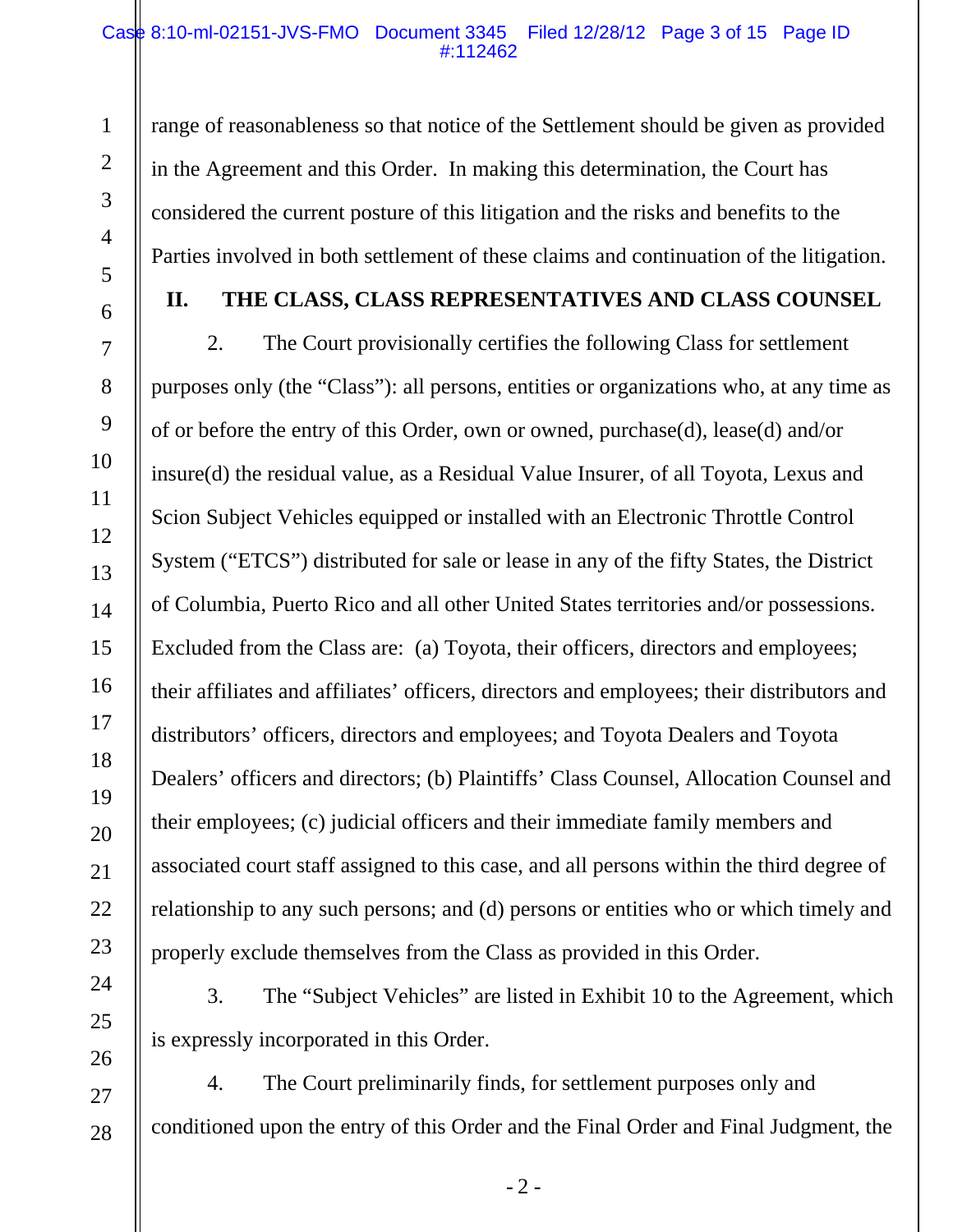#### Case 8:10-ml-02151-JVS-FMO Document 3345 Filed 12/28/12 Page 4 of 15 Page ID #:112463

1

2

3

4

5

6

7

8

9

10

11

12

13

14

15

16

17

18

19

20

21

22

23

24

25

26

27

28

terms of the Settlement Agreement, and the occurrence of the Final Effective Date, that the Class meets all the applicable requirements of FED. R. CIV. P. 23(a) and (b)(3), and hereby provisionally certifies the Class for settlement purposes only. The Court preliminarily finds, in the specific context of this Settlement, that: (a) the number of Class Members is so numerous that their joinder in one lawsuit would be impractical; (b) there are some questions of law or fact common to the Class that are sufficient for settlement purposes; (c) the claims of Class Representatives are typical of the claims of the Class Members they seek to represent for purposes of settlement; (d) the Class Representatives have fairly and adequately represented the interests of the Class for settlement purposes and the Class Representatives have retained experienced counsel to represent them and the Class – Steve W. Berman of Hagens Berman Sobol Shapiro LLP, Marc M. Seltzer of Susman Godfrey L.L.P., and Frank M. Pitre of Cotchett, Pitre & McCarthy LLP – whom the Court finds have satisfied the requirements of Fed. R. Civ. P.  $23(a)(4)$  and  $23(g)$ ; (e) the questions of law or fact common to the Class, as pertains to consideration of the Settlement, predominate over any questions affecting any individual Class Member; and (f) a class action is superior to the other available methods for the fair and efficient adjudication of the controversy through settlement.

5. The Court designates the following plaintiffs as Class Representatives: Karina Brazdys, John Moscicki, Dale Baldisseri, Peggie Perkin, Kathleen Atwater, Georgann Whelan, Ann Fleming-Weaver, Nancy Seamons, Linda Savoy, Donald Graham, Shirley Ward, John and Mary Ann Laidlaw, Judy Veitz, Victoria and Barry Karlin, Elizabeth Van Zyl, Green Spot Motors Co., Deluxe Holdings Inc. and Auto Lenders Liquidation Center, Inc.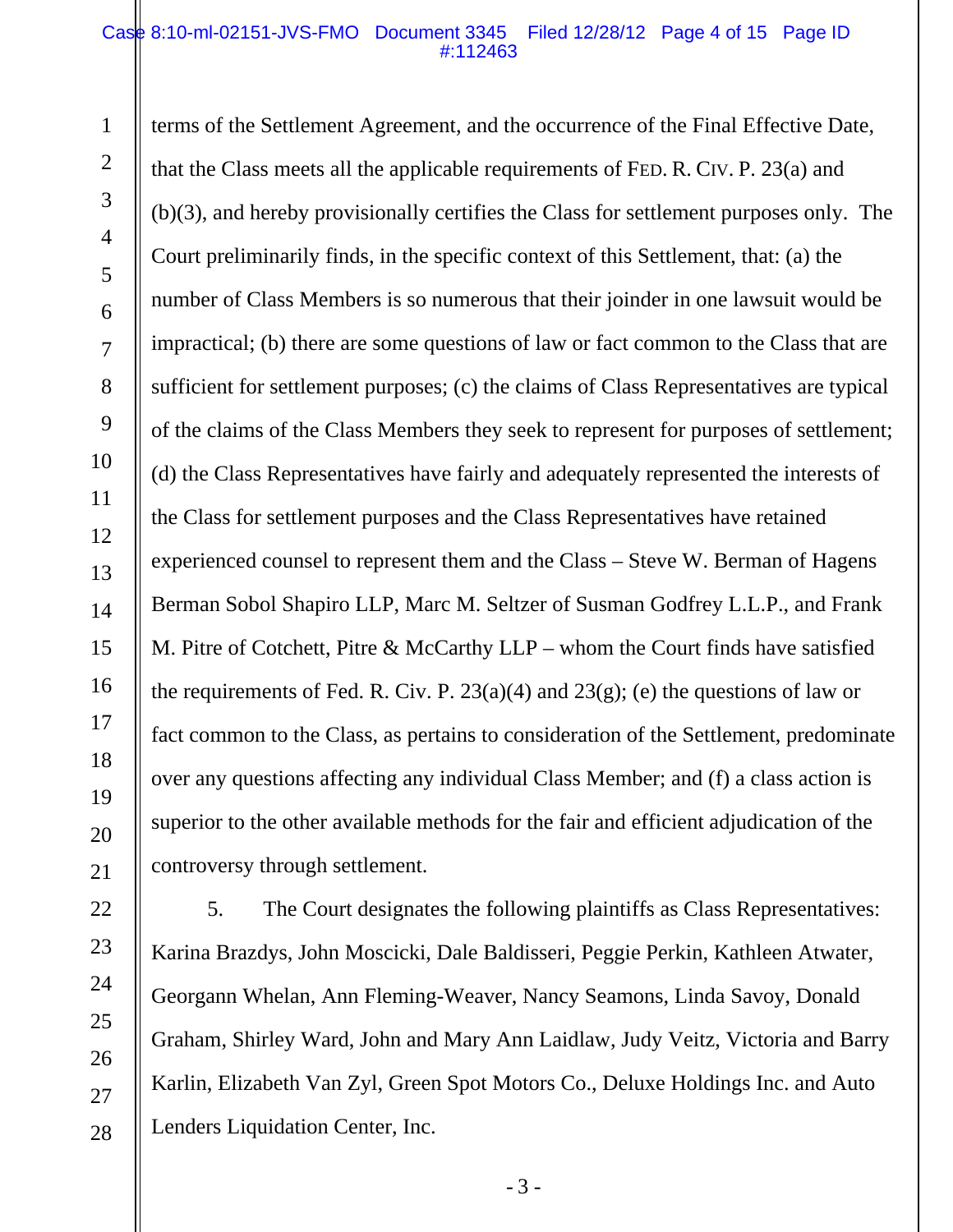| $\mathbf{1}$   | 6.                                                                                    | The Court further preliminarily finds that the following counsel, which              |  |  |  |
|----------------|---------------------------------------------------------------------------------------|--------------------------------------------------------------------------------------|--|--|--|
| $\overline{2}$ | the Court previously appointed interim Co-Lead Counsel, fairly and adequately         |                                                                                      |  |  |  |
| 3              | represent the interests of the Class for settlement purposes and hereby appoints them |                                                                                      |  |  |  |
| $\overline{4}$ | as counsel for the Class pursuant to FED. R. CIV. P. $23(g)$ :                        |                                                                                      |  |  |  |
| 5              |                                                                                       | Steve W. Berman                                                                      |  |  |  |
| 6              |                                                                                       | Hagens Berman Sobol Shapiro LLP                                                      |  |  |  |
| 7              |                                                                                       | 1918 Eighth Avenue, Suite 3300                                                       |  |  |  |
| 8              |                                                                                       | Seattle, WA 98101                                                                    |  |  |  |
| 9              |                                                                                       | Marc M. Seltzer                                                                      |  |  |  |
| 10             | Susman Godfrey L.L.P.<br>1901 Avenue of the Stars, Suite 950                          |                                                                                      |  |  |  |
| 11             |                                                                                       | Los Angeles, CA 90067                                                                |  |  |  |
| 12             |                                                                                       | Frank M. Pitre                                                                       |  |  |  |
| 13             |                                                                                       | Cotchett, Pitre & McCarthy, LLP                                                      |  |  |  |
| 14             |                                                                                       | 840 Malcolm Road, Suite 200<br>Burlingame, CA 94010                                  |  |  |  |
| 15             |                                                                                       |                                                                                      |  |  |  |
| 16             | 7.                                                                                    | If the Agreement is not finally approved by the Court, or for any reason             |  |  |  |
| 17             | the Final Order and Final Judgment are not entered as contemplated in the             |                                                                                      |  |  |  |
| 18             |                                                                                       | Agreement, or the Agreement is terminated pursuant to its terms for any reason or    |  |  |  |
| 19             |                                                                                       | the Final Effective Date does not occur for any reason, then:                        |  |  |  |
| 20             |                                                                                       | All orders and findings entered in connection with the Agreement<br>(a)              |  |  |  |
| 21             |                                                                                       |                                                                                      |  |  |  |
| 22             | shall become null and void and have no force or effect whatsoever, shall not be used  |                                                                                      |  |  |  |
| 23             | or referred to for any purposes whatsoever, and shall not be admissible or            |                                                                                      |  |  |  |
| 24             |                                                                                       | discoverable in this or any other proceeding;                                        |  |  |  |
| 25             |                                                                                       | The provisional certification of the Class pursuant to this Order<br>(b)             |  |  |  |
| 26             |                                                                                       | shall be vacated automatically and the Actions shall proceed as though the Class had |  |  |  |
| 27             | never been certified;                                                                 |                                                                                      |  |  |  |
| 28             |                                                                                       |                                                                                      |  |  |  |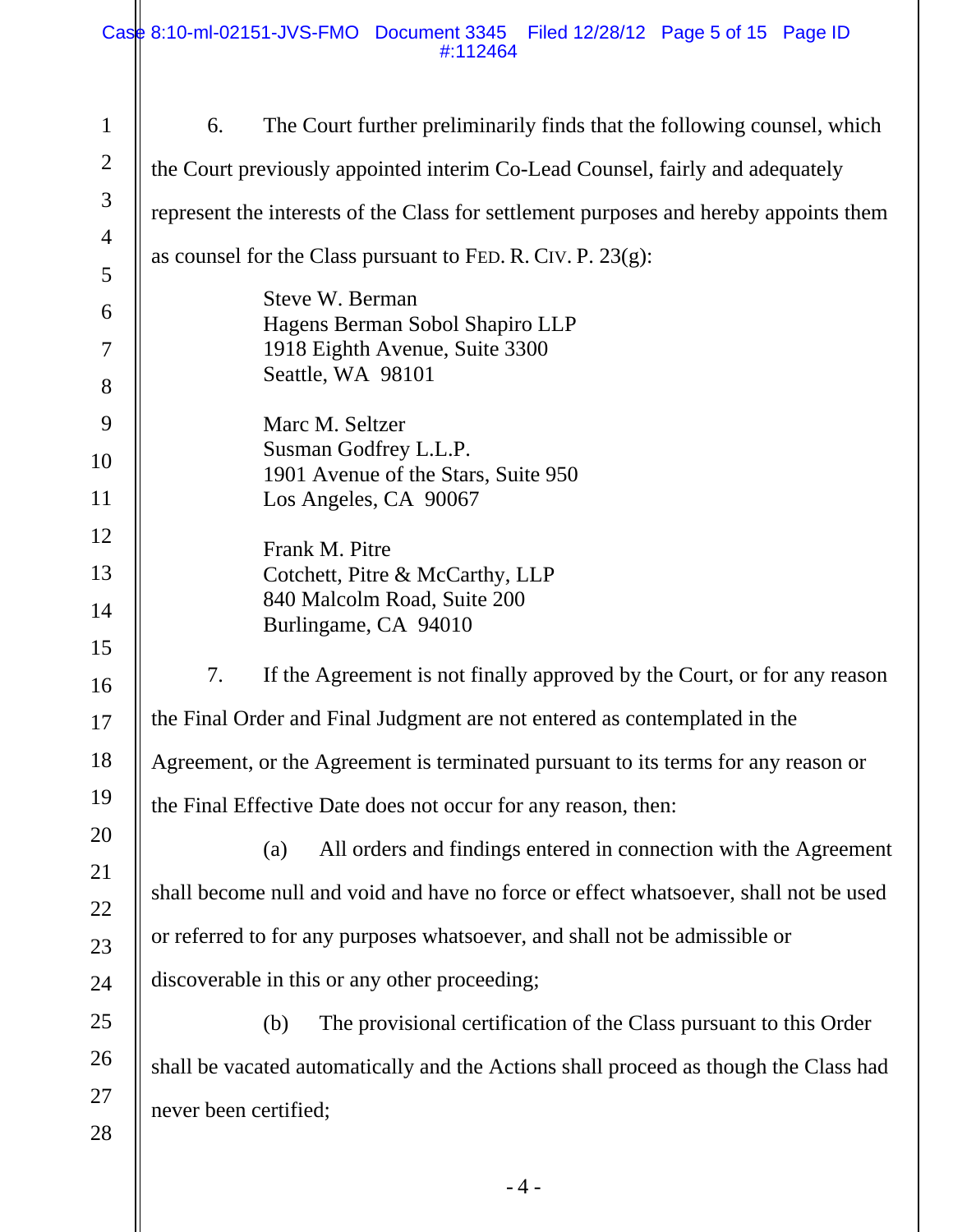#### Case 8:10-ml-02151-JVS-FMO Document 3345 Filed 12/28/12 Page 6 of 15 Page ID #:112465

 (c) Nothing contained in this Order is to be construed as a presumption, concession or admission by or against Toyota or Plaintiffs of any default, liability or wrongdoing as to any facts or claims alleged or asserted in the Actions, or in any action or proceeding, including but not limited to, factual or legal matters relating to any effort to certify the Actions or any Action as a class action;

 (d) Nothing in this Order pertaining to the Agreement, including any of the documents or statements generated or received pursuant to the claims administration process, shall be used as evidence in any further proceeding in the Actions, including, but not limited to, motions or proceedings seeking treatment of the Actions or any Action as a class action;

 (e) All of the Court's prior Orders having nothing whatsoever to do with class certification or the Agreement shall, subject to this Order, remain in force and effect; and

 (f) The terms in Section IX.D of the Settlement Agreement shall survive.

18 19

20

21

22

23

24

25

26

27

28

14

15

16

17

## **III. NOTICE TO CLASS MEMBERS**

8. The Court has considered the Class Notice in the Agreement and finds that the Class Notice and methodology as described in the Settlement Agreement and in the Declaration of the Settlement Notice Administrator: (a) meet the requirements of due process and FED. R. CIV. P. 23(c) and (e); (b) constitutes the best notice practicable under the circumstances to all persons entitled to notice; and (c) satisfies the Constitutional requirements regarding notice. In addition, the forms of notice (a) apprise Class Members of the pendency of the Action, the terms of the proposed settlement, their rights and deadlines under the Settlement; (b) are written in simple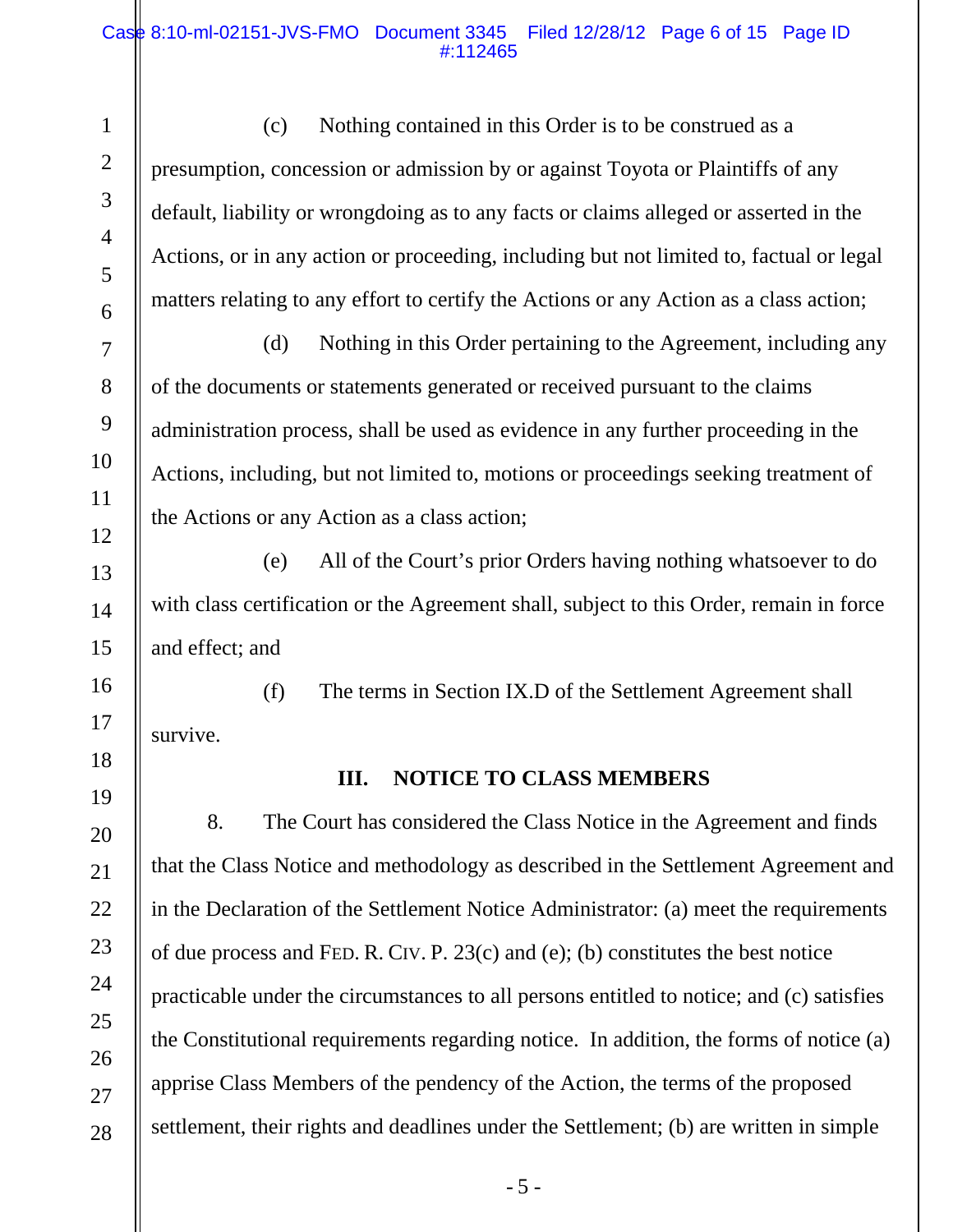#### Case 8:10-ml-02151-JVS-FMO Document 3345 Filed 12/28/12 Page 7 of 15 Page ID #:112466

1

2

3

4

5

6

7

8

9

10

11

12

13

14

15

16

17

18

19

20

21

22

23

24

25

26

27

28

terminology; (c) are readily understandable by Class Members; and (d) comply with the Federal Judicial Center's illustrative class action notices. The Court approves the Class Notice and methodology as described in the Settlement Agreement and in the Declaration of the Settlement Notice Administrator in all respects, and it hereby orders that notice be commenced no later than **March 1, 2013**. The Court understands, however, that the Parties must obtain Toyota customer data from a third-party (as provided below) before distribution of the Short Form Notices, and that the time within which that data can be obtained is not certain. All reasonable effort shall be made to accomplish the notice process as expeditiously as possible.

The Class Action Settlement Administrator shall send the Short Form Notices, substantially in forms attached to the Agreement as Exhibits 12 and 13, by U.S. Mail, proper postage prepaid: (i) to current registered owners of Subject Vehicles; and (ii) registered owners of Subject Vehicles during the period September 1, 2009 through December 31, 2010, as identified by data to be forwarded to the Class Action Settlement Administrator by R.L. Polk & Co. The mailing of Exhibit 13 will be done as part of efforts to notify Class Members who may be eligible for payment from the Alleged Diminished Value Fund pursuant to Section  $II(A)(2)$  of the Agreement. The mailings of the Short Form Notices to the persons and entities identified by R.L. Polk & Co. shall be substantially completed by **March 29, 2013**. The Parties are hereby ordered to obtain such vehicle registration information through R.L. Polk & Co., which specializes in obtaining such information from, *inter alia*, the applicable Departments of Motor Vehicles.

The Court further approves, as to form and content, the Short Form Notices, the Long Form Notice, and the Summary Settlement Notice. The Court further

- 6 -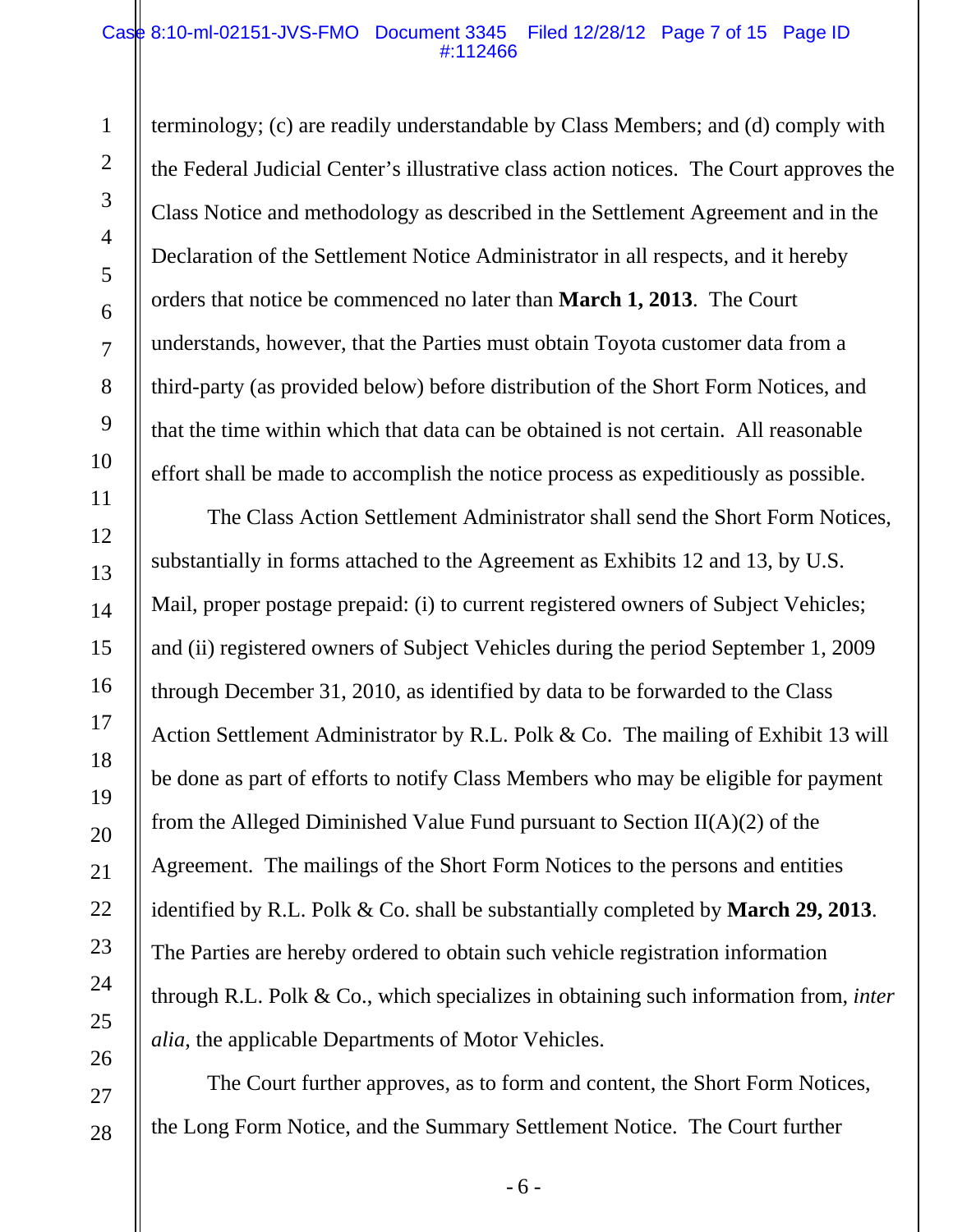#### Case 8:10-ml-02151-JVS-FMO Document 3345 Filed 12/28/12 Page 8 of 15 Page ID #:112467

approves the establishment of an internet website for the Settlement. The website shall include documents relating to the Settlement, Orders of the Court relating to the Settlement and such other information as Toyota and Class Counsel mutually agree would be beneficial to potential Class Members. Toyota shall pay the costs of the Class Notice in accordance with the Agreement, with the potential for partial or complete reimbursement as set forth in the Agreement. The Parties are hereby authorized to establish the means necessary to implement the notice and/or other terms of the Agreement.

9. The Class Action Settlement Administrator is Gilardi & Company, LLC. Responsibilities of the Class Action Settlement Administrator are found in the Agreement. Not later than **10 days** before the date of the Fairness Hearing, the Class Action Settlement Administrator shall file with the Court (a) a list of those persons who have opted out or excluded themselves from the Settlement; and (b) the details outlining the scope, methods and results of the Class Notice.

10. The Settlement Notice Administrator is Katherine Kinsella of Kinsella Media, LLC. Responsibilities of the Settlement Notice Administrator are found in the Agreement. Not later than **10 days** before the date of the Fairness Hearing, the Settlement Notice Administrator shall file with the Court the details outlining the scope, methods and results of the parts of the Class Notice for which she is responsible under the Agreement.

24 25

26

27

28

1

2

3

4

5

6

7

8

9

10

11

12

13

14

15

16

17

18

19

20

21

22

23

## **IV. REQUEST FOR EXCLUSION FROM THE CLASS**

11. Class Members who wish to be excluded from the Class must mail a written request for exclusion to the Class Action Settlement Administrator postmarked no later than **May 13, 2013**. Any request for exclusion must be signed by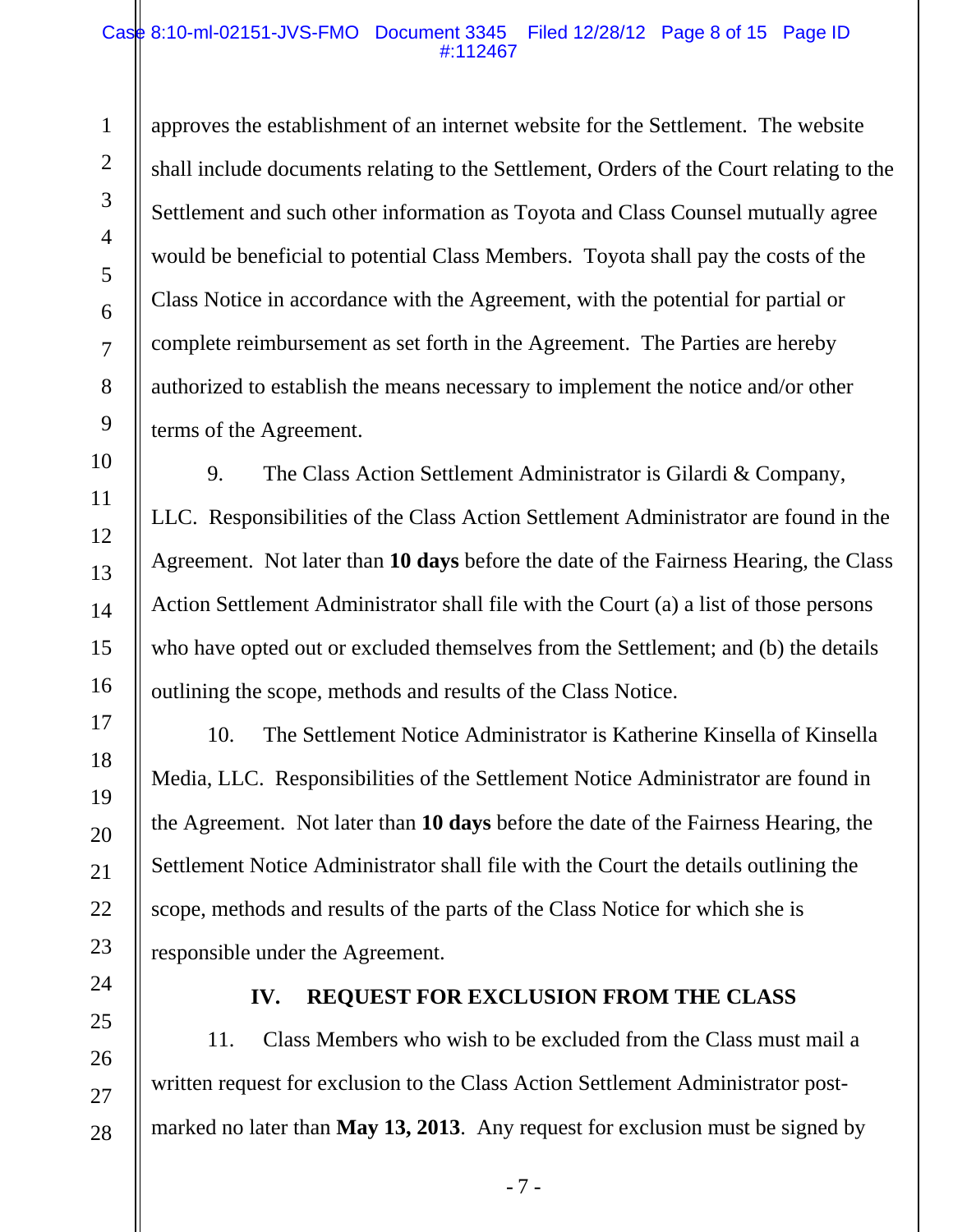#### Case 8:10-ml-02151-JVS-FMO Document 3345 Filed 12/28/12 Page 9 of 15 Page ID #:112468

the potential Class Member and contain the following information: name, address, and telephone number of the Class Member; the model year, make, model, and vehicle identification number ("VIN number") of the Class Member's Subject Vehicle(s), the Class Member's signature and statement that the Class Member wants to be excluded from the Class or Settlement in *In re: Toyota Motor Corp. Unintended Acceleration Marketing, Sales Practices and Products Liability Litigation* and mention the case number (No. 8:10ML2151 JVS (FMOx)).

12. Potential Class Members who timely and validly exclude themselves from the Class shall not be bound by the Agreement, the Settlement, or the Final Order and Final Judgment. If a potential Class Member files a request for exclusion, he/she/it may not assert an objection to the Settlement. The Class Action Settlement Administrator shall provide copies of any requests for exclusion to Class Counsel and Toyota's Counsel as provided in the Agreement.

13. Any potential Class Member that does not properly and timely exclude himself/herself/itself from the Class shall remain a Class Member and shall be bound by all the terms and provisions of the Agreement and the Settlement and the Final Order and Final Judgment, whether or not such Class Member objected to the Settlement or submits a Claim Form(s).

## **V. OBJECTIONS**

14. Any Class Member who has not requested exclusion and who wishes to object to the Settlement or Fee Request or incentive payments to the Plaintiffs/Class Representatives must deliver to Class Counsel and Toyota's Counsel identified below so that it is received by **May 13, 2013** and on file with the Clerk of Court on or before **May 13, 2013** a written statement of his/her/its objection. To be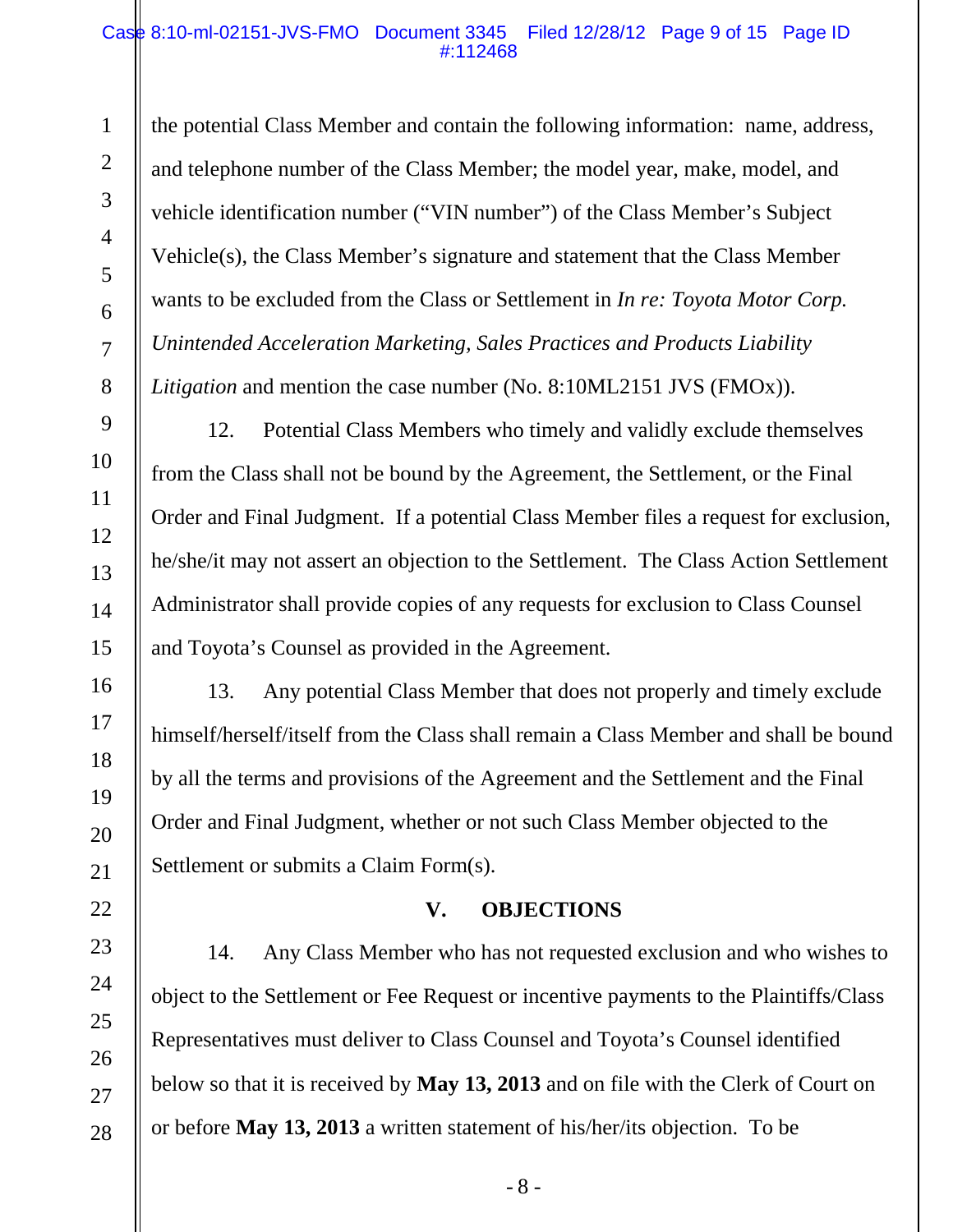#### Case 8:10-ml-02151-JVS-FMO Document 3345 Filed 12/28/12 Page 10 of 15 Page ID #:112469

1

2

3

4

5

6

7

8

9

10

11

12

13

14

15

16

considered by the Court, any objection must be in writing and include the following information: a statement of objection to the settlement in *In re: Toyota Motor Corp. Unintended Acceleration Marketing, Sales Practices, and Products Liability Litigation*, Case No. 8:10ML2151 JVS (FMOx); the name, address, and telephone number of the objecting Class member; the make, model year, and VIN number of the objecting Class member's Subject Vehicle(s); the specific reasons why the Class member objects to the settlement (including any legal support); any evidence or other information the objecting Class Member intends to rely on; a statement whether the objecting Class Member intends to appear at the Fairness Hearing; a list of the Subject Vehicles to which the objection applies; and the Class Member's signature and proof of purchase, ownership, lessee status or status as a Residual Value Insurer of a Subject Vehicle. Objections that fail to satisfy these requirements or to satisfy any other requirements found in the Long Form Notice shall not be considered by the Court.

| 17 | Clerk of Court                        | <b>Class Counsel</b>    | Toyota's Counsel        |
|----|---------------------------------------|-------------------------|-------------------------|
| 18 | <b>United States District Court</b>   | Steve W. Berman         | John P. Hooper          |
| 19 | <b>Central District of California</b> | Hagens Berman Sobol &   | Reed Smith LLP          |
|    | West Fourth Street,<br>411            | Shapiro LLP             | 599 Lexington Avenue    |
| 20 | Room 1053                             | 1918 Eighth Ave., Suite | 22nd Floor              |
| 21 | Santa Ana, CA 92701-4516              | 3300                    | New York, NY 10022      |
|    |                                       | Seattle, WA 98101       |                         |
| 22 |                                       |                         | J. Gordon Cooney, Jr.   |
| 23 |                                       |                         | Morgan Lewis & Bockius  |
|    |                                       |                         | <b>LLP</b>              |
| 24 |                                       |                         | 1701 Market St.         |
| 25 |                                       |                         | Philadelphia, PA 19103- |
|    |                                       |                         | 2921                    |
| 26 |                                       |                         |                         |
| 27 |                                       |                         |                         |
|    |                                       |                         |                         |
| 28 |                                       |                         |                         |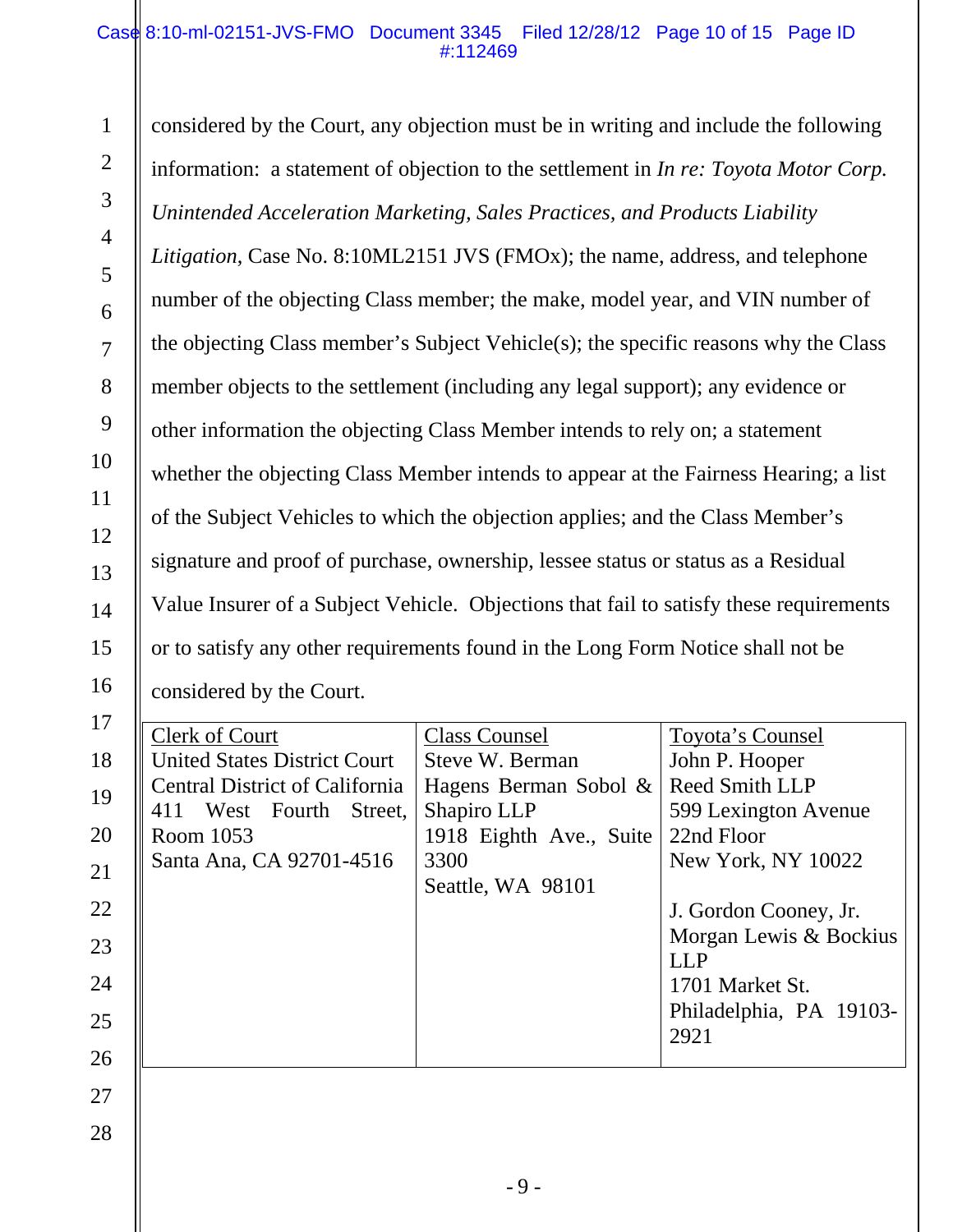4

5

6

7

8

9

10

11

12

13

14

15

16

17

18

19

20

21

22

23

24

25

26

27

28

## **VI. FAIRNESS HEARING**

15. The Fairness Hearing will be held on **Friday, June 14, 2013 at 9:00 a.m. (Pacific Daylight Time)** before this Court, at the United States District Court, Central District of California, 411 West Fourth Street, Santa Ana, California 92701, to consider, *inter alia*, the following: (a) whether the Class should be finally certified for settlement purposes; and (b) whether the Settlement Agreement should be finally approved as fair, reasonable and adequate. The Court will rule on Class Counsel's application for attorneys' fees and expenses ("Fee Request") and the Plaintiffs/Class Representatives' requests for incentive awards at or after that time.

16. On or before **April 23, 2013**, Class Counsel shall file with the Court any memoranda or other materials in support of final approval of the Settlement and also on or before **April 23, 2013**, Class Counsel shall file any Fee Request with the Court. Any reply briefs relating to final approval of the Settlement or Class Counsel's Fee Request or responses to objections to the Settlement shall be filed on or before **June 3, 2013**.

17. Any Class Member who has not excluded himself/herself/itself from the Class may appear at the Fairness Hearing in person or by counsel (at his/her/its own expense) and may be heard, to the extent allowed by the Court, either in support of or in opposition to the Settlement and/or the Fee Request. However, no Class Member shall be heard at the Fairness Hearing unless such person/entity files a "Notice of Intent to Appear in *In re: Toyota Motor Corp. Unintended Acceleration Marketing, Sales Practices, and Products Liability Litigation*" with the Clerk of Court on or before **May 13, 2013**, and delivers the same to Class Counsel and Toyota's Counsel so that it is received by **May 13, 2013**. In the notice, the Class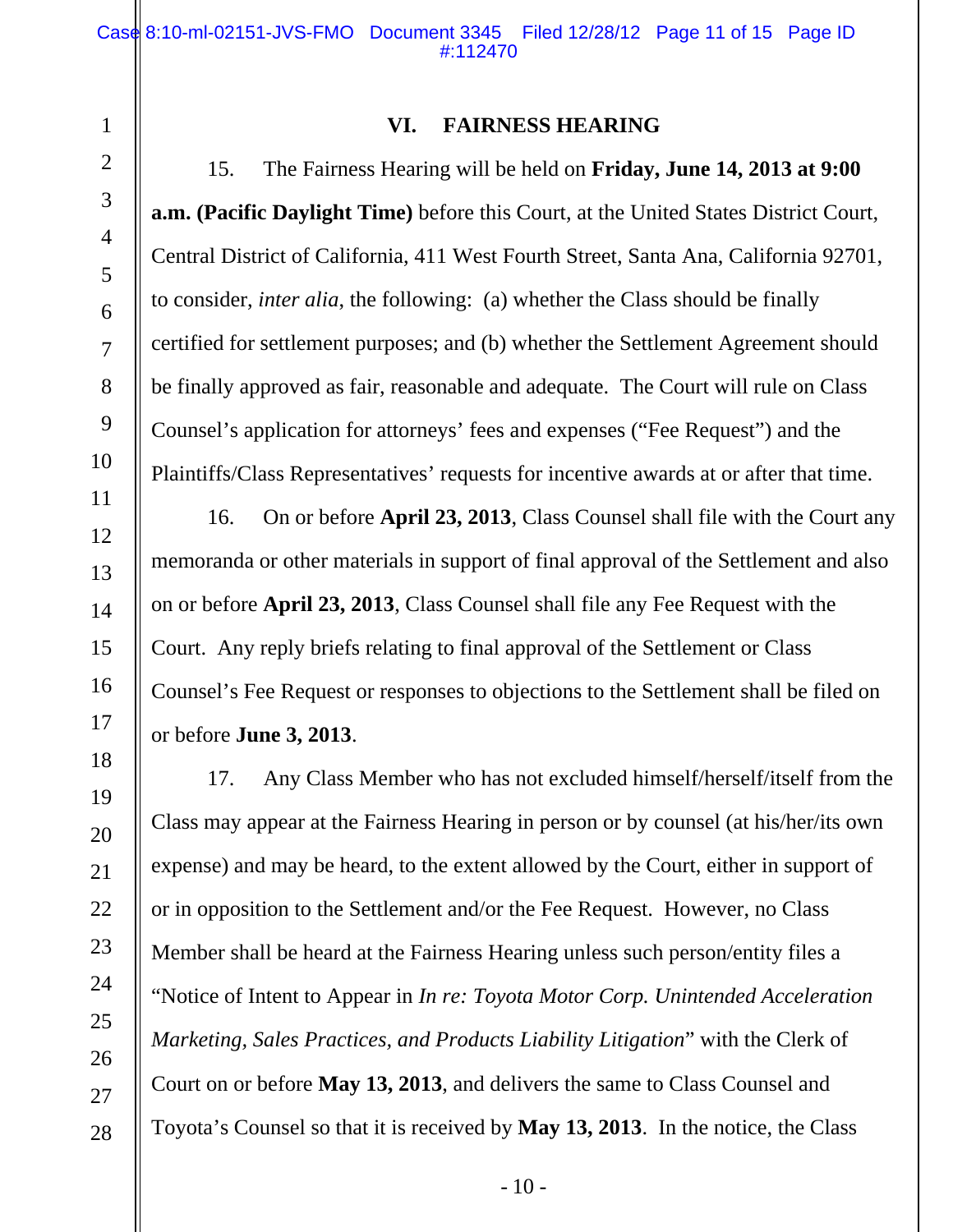|                                                                                            | Case 8:10-ml-02151-JVS-FMO Document 3345 Filed 12/28/12 Page 12 of 15 Page ID<br>#:112471                                                                                                                                                                                                                                                                                                                                                                                                                                                                                                                                                                                                                                                                                                                                   |  |  |  |
|--------------------------------------------------------------------------------------------|-----------------------------------------------------------------------------------------------------------------------------------------------------------------------------------------------------------------------------------------------------------------------------------------------------------------------------------------------------------------------------------------------------------------------------------------------------------------------------------------------------------------------------------------------------------------------------------------------------------------------------------------------------------------------------------------------------------------------------------------------------------------------------------------------------------------------------|--|--|--|
| $\mathbf{1}$<br>$\overline{2}$<br>3<br>4<br>5<br>6<br>$\overline{7}$<br>8<br>9<br>10<br>11 | Member must include his/her/its name, address, telephone number, the make, model<br>year, and VIN number of his/her/its Subject Vehicle(s), and a signature.<br><b>Clerk of Court</b><br><b>Class Counsel</b><br><b>Toyota's Counsel</b><br><b>United States District Court</b><br>Steve W. Berman<br>John P. Hooper<br>Reed Smith LLP<br><b>Central District of California</b><br>Hagens Berman Sobol &<br>411 West Fourth Street,<br>Shapiro LLP<br>599 Lexington Avenue<br>22nd Floor<br>Room 1053<br>1918 Eighth Ave., Suite<br>Santa Ana, CA 92701-4516<br>3300<br>New York, NY 10022<br>Seattle, WA 98101<br>J. Gordon Cooney, Jr.<br>Morgan Lewis & Bockius<br><b>LLP</b><br>1701 Market St.<br>Philadelphia, PA 19103-<br>2921                                                                                      |  |  |  |
| 12<br>13<br>14<br>15<br>16<br>17<br>18<br>19<br>20<br>21<br>22<br>23<br>24<br>25           | Class Members who intend to object at the Fairness Hearing must also have<br>followed the procedures for objecting in writing as set forth in Paragraph 14.<br>18.<br>The date and time of the Fairness Hearing shall be subject to<br>adjournment by the Court without further notice to the Class Members other than<br>that which may be posted at the Court, on the Court's website, and/or the settlement<br>website at www.toyotaelsettlement.com.<br>Any Class Member may hire an attorney at his/her/its own expense to<br>19.<br>appear in the Action. Such attorney shall serve a Notice of Appearance on Class<br>Counsel and Toyota's Counsel listed in Paragraph 17 above so that it is received on<br>or before May 13, 2013 and file it with the Court on or before May 13, 2013.<br>VII. STAY OF LITIGATION |  |  |  |
| 26                                                                                         | Pending the Fairness Hearing and the Court's decision whether to<br>20.                                                                                                                                                                                                                                                                                                                                                                                                                                                                                                                                                                                                                                                                                                                                                     |  |  |  |
| 27<br>28                                                                                   | finally approve the Settlement, all proceedings in the Actions, other than proceedings                                                                                                                                                                                                                                                                                                                                                                                                                                                                                                                                                                                                                                                                                                                                      |  |  |  |

- 11 -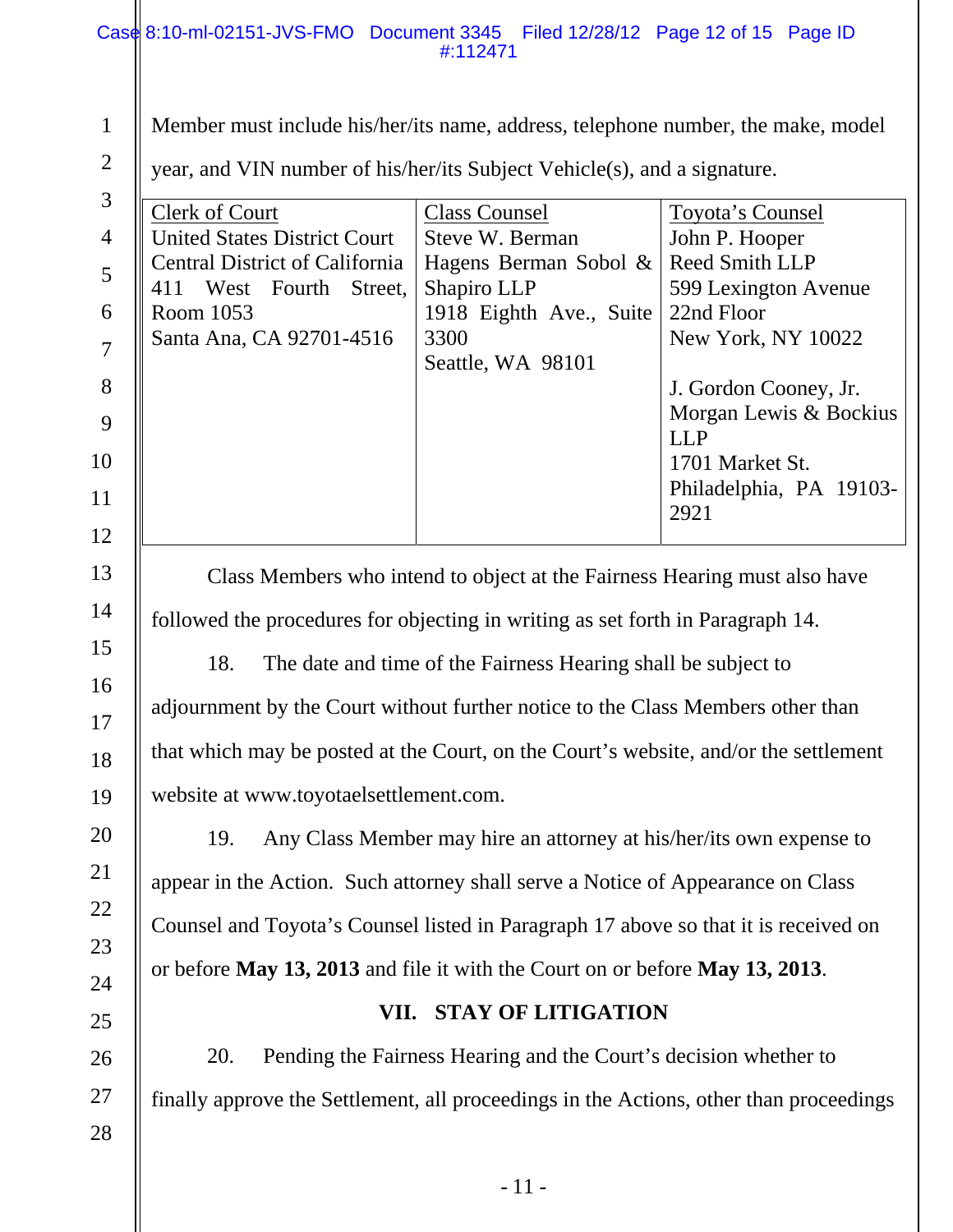#### Case 8:10-ml-02151-JVS-FMO Document 3345 Filed 12/28/12 Page 13 of 15 Page ID #:112472

necessary to carry out or enforce the Agreement or this Order, are stayed and suspended, until further order from this Court

21. Pending the Fairness Hearing and the Court's decision whether to finally approve the Settlement, no Class Member, either directly, representatively, or in any other capacity (other than a Class Member who validly and timely elects to be excluded from the Class), shall commence, continue or prosecute against any of the Released Parties (as that term is defined in the Agreement) any action or proceeding in any court or tribunal asserting any of the matters, claims or causes of action that are to be released in the Agreement. Pursuant to 28 U.S.C. § 1651(a) and 2283, the Court finds that issuance of this preliminary injunction is necessary and appropriate in aid of the Court's continuing jurisdiction and authority over the Actions. Upon final approval of the Settlement, all Class Members who do not timely and validly exclude themselves from the Class shall be forever enjoined and barred from asserting any of the matters, claims or causes of action released pursuant to the Agreement against any of the Released Parties, and any such Class Member shall be deemed to have forever released any and all such matters, claims, and causes of action as provided for in the Agreement.

## **VIII. CLASS SETTLEMENT FUND**

22. The Court finds that the Escrow Account is to be a "qualified settlement fund" as defined in Section 1.468B-1(c) of the Treasury Regulations in that it satisfies each of the following requirements:

(a) The Escrow Account is to be established pursuant to an Order of this Court and is subject to the continuing jurisdiction of this Court;

1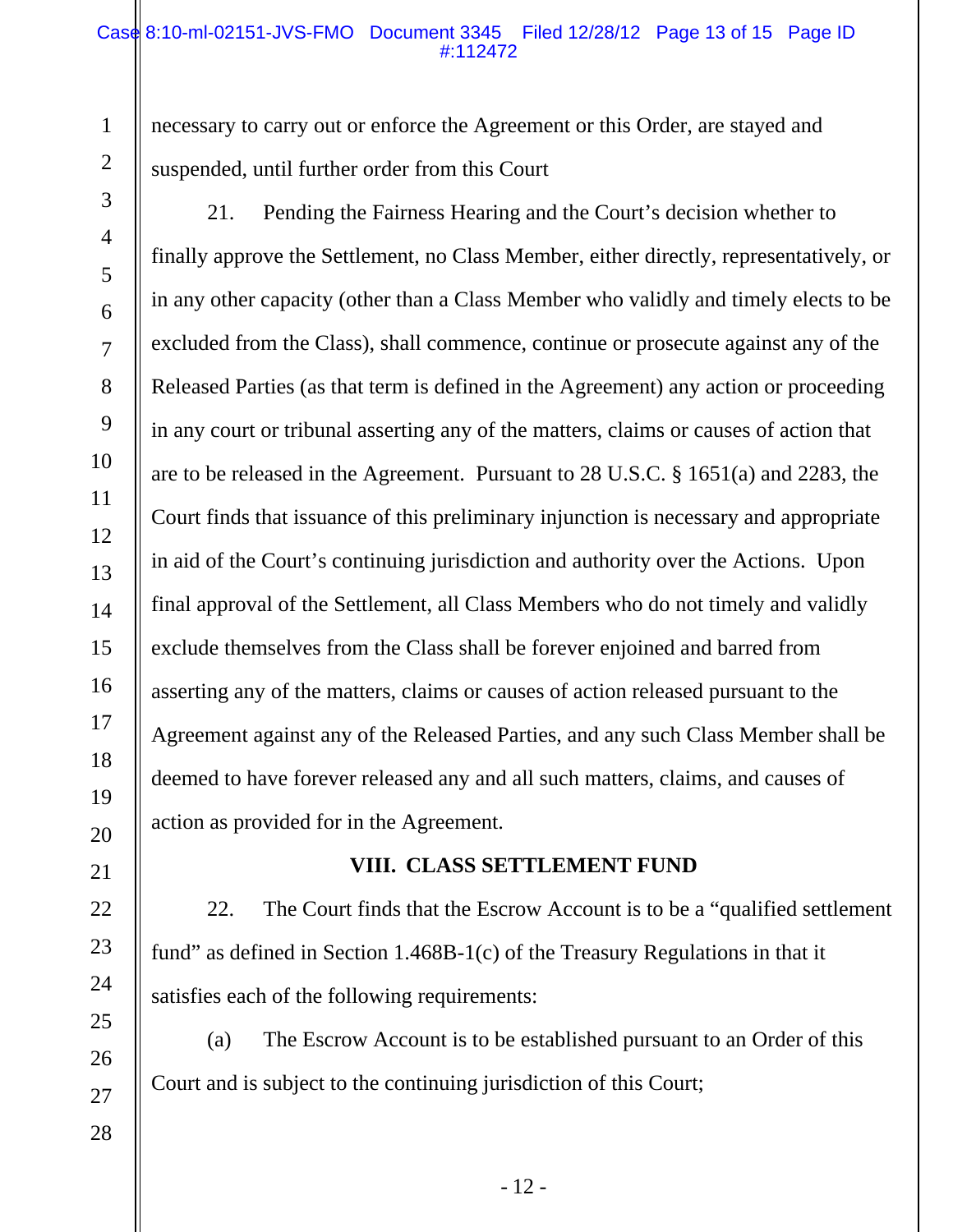(b) The Escrow Account is to be established to resolve or satisfy one or more claims that have resulted or may result from an event that has occurred and that has given rise to at least one claim asserting liabilities; and

4 5

11

12

13

17

21

27

1

2

3

(c) The assets of the Escrow Account are to be segregated from other assets of Defendants, the transferor of the payment to the Settlement Funds and controlled by an Escrow Agreement.

23. Under the "relation back" rule provided under Section 1.468B-1(j)(2)(i) of the Treasury Regulations, the Court finds that Defendants and the Class Action Settlement Administrator may jointly elect to treat the Escrow Account as coming into existence as a "qualified settlement fund" on the latter of the date the Escrow Account meets the requirements of Paragraphs 22(b) and 22(c) of this Order or January 1 of the calendar year in which all of the requirements of Paragraph 22 of this Order are met. If such a relation-back election is made, the assets held by the Settlement Funds on such date shall be treated as having been transferred to the Escrow Account on that date.

## **IX. CONFIDENTIALITY**

24. Any information received by the Class Action Settlement Administrator, the Settlement Notice Administrator, or any other person in connection with the Settlement that pertains to personal information regarding a particular Class Member (other than objections or requests for exclusion) shall not be disclosed to any other person or entity other than Class Counsel, Toyota, Toyota's Counsel, the Court and as otherwise provided in the Agreement.

# **X. OTHER PROVISIONS**

25. The Parties are authorized to take all necessary and appropriate steps to